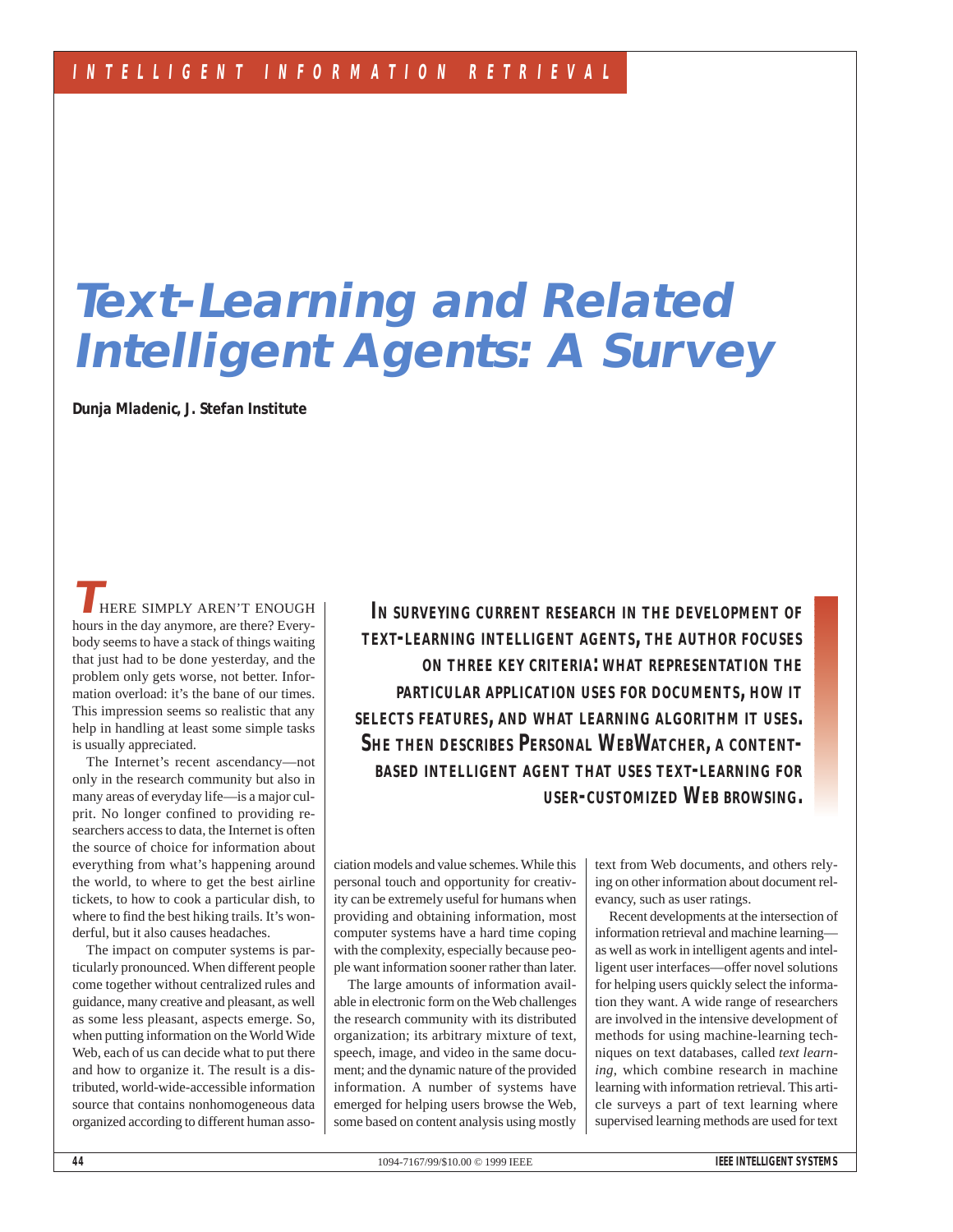|                        | <b>WHERE</b>             |                                   |                                                                                                                                                                                                                                                                                                                                                                                            |
|------------------------|--------------------------|-----------------------------------|--------------------------------------------------------------------------------------------------------------------------------------------------------------------------------------------------------------------------------------------------------------------------------------------------------------------------------------------------------------------------------------------|
| AGENT                  | <b>DEVELOPED</b>         | <b>GOAL</b>                       | PUBLICATION                                                                                                                                                                                                                                                                                                                                                                                |
| Antagonomy             | <b>NEC</b>               | Personalized newspaper            | T. Kamba, H. Sakagami, and Y. Koseki, "Anatagonomy: A Personalized News-<br>paper on the World Wide Web," Int'l J. Human-Computer Studies, Vol. 46,<br>No. 6, June 1997, pp. 789-803.                                                                                                                                                                                                      |
| Calendar<br>Apprentice | CMU                      | Meeting scheduling                | T. Mitchell et al., "Experience with a Learning Personal Assistant," Comm. ACM,<br>Vol. 37, No. 7, July 1994, pp. 81-91.                                                                                                                                                                                                                                                                   |
| CiteSeer               | TX, NEC<br><b>UMIACS</b> | Finding papers on WWW             | K. Bollacker, S. Lawrence, and L. Giles, "CiteSeer: An Autonomous System for<br>Processing and Organizing Scientific Literature on the Web," Working Notes<br>of Learning from Text and the Web, Conf. Automated Learning and Discovery<br>(CONALD-98), Carnegie Mellon Univ., Pittsburgh, 1998; http://www.cs.cmu.<br>edu/~conald/conald.shtml                                            |
| ContactFinder          | Andersen<br>Consulting   | Finding experts                   | B. Krulwich and C. Burkey, "The ContactFinder Agent: Answering Bulletin<br>Board Questions with Referrals," Proc. 13th Nat'l Conf. AI (AAAI 96), AAAI<br>Press, Menlo Park, Calif., 1996, pp. 10-15.                                                                                                                                                                                       |
| FAQFinder              |                          | Chicago Univ. Answering questions | R. Burke, K. Hammond, and J. Kozlovsky, "Knowledge-Based Information Retrieval<br>for Semi-Structured Text," Working Notes from AAAI Fall Symp. AI Applications<br>in Knowledge Navigation and Retrieval, AAAI Press, Menlo Park, Calif. 1995, pp.<br>$19 - 24.$                                                                                                                           |
|                        |                          |                                   | R. Burke et al., "Question Answering from Frequently Asked Question Files," AI<br><i>Magazine, Vol. 18, No. 2, Summer 1997, pp. 57–66.</i>                                                                                                                                                                                                                                                 |
| Internet Fish          | <b>MIT</b>               | Find info on Internet             | B.A. LaMacchia, "Internet Fish, A Revised Version of a Thesis Proposal," MIT, AI Lab<br>and Dept. of Electrical Eng. and Computer Science, Cambridge, Mass., 1996.                                                                                                                                                                                                                         |
| Letizia                | MIT                      | <b>Browsing WWW</b>               | H. Lieberman, "Letizia: An Agent that Assists Web Browsing," Proc. 14th Int'l<br>Joint Conf. AI (IJCAI95), AAAI Press, Menlo Park, Calif., 1995, pp. 924-929.                                                                                                                                                                                                                              |
| Lira                   | Stanford                 | <b>Browsing WWW</b>               | M. Balabanovic and Y. Shoham, "Learning Information Retrieval Agents:<br>Experiments with Automated Web Browsing," AAAI 1995 Spring Symp.<br>Information Gathering from Heterogeneous, Distributed Environments, AAAI<br>Press, Menlo Park, Calif., 1995.                                                                                                                                  |
| Musag                  |                          | Hebrew Univ. Browsing WWW         | C.V. Goldman, A. Langer, and J.S. Rosenschein, "Musag: An Agent That Learns<br>What You Mean," Applied AI, Vol. 11, No. 5, 1997, pp. 413-435.                                                                                                                                                                                                                                              |
| NewsWeeder             | <b>CMU</b>               | Usenet news filtering             | K. Lang, "News Weeder: Learning to Filter Netnews," Proc. 12th Int'l Conf.<br>Machine Learning, Morgan Kaufmann, San Francisco, 1995, pp. 331-339.                                                                                                                                                                                                                                         |
| Personal<br>WebWatcher | CMU, IJS                 | <b>Browsing WWW</b>               | D. Mladenic, Personal WebWatcher: Implementation and Design, Tech. Report<br>IJS-DP-7472, Dept. of Computer Science, J. Stefan Inst., 1996; http://cs.cmu.<br>edu/~TextLearning/pww.                                                                                                                                                                                                       |
| Syskill & Webert UCI   |                          | <b>Browsing WWW</b>               | M. Pazzani, J. Muramatsu, and D. Billsus, "Syskill & Webert: Identifying Interesting<br>Web Sites," Proc. 13th Nat'l Conf. Al AAAI 96, AAAI Press, Menlo Park, Calif.,<br>1996, pp. 54-61.<br>M. Pazzani and D. Billsus, "Learning and Revising User Profiles: The<br>Identification of Interesting Web Sites," Machine Learning 27, Kluwer                                                |
| <b>WAWA</b>            | Wisconsin                | <b>Browsing WWW</b>               | Academic Publishers, Dorrdrecht, The Netherlands, 1997, pp. 313–331.<br>J. Shavlik and T. Eliassi-Rad, "Building Intelligent Agents for Web-based Tasks:<br>A Theory-Refinement Approach," Working Notes of Learning from Text and<br>the Web, Conf. Automated Learning and Discovery (CONALD-98), Carnegie<br>Mellon Univ., Pittsburgh, 1998; http://www.cs.cmu.edu/~conald/conald.shtml. |
| WebWatcher             | CMU                      | <b>Browsing WWW</b>               | R. Armstrong et al., "WebWatcher: A Learning Apprentice for the World Wide Web,"<br>AAAI 1995 Spring Symp. Information Gathering from Heterogeneous,<br>Distributed Environments, AAAI Press, Menlo Park, Calif., 1995.                                                                                                                                                                    |

classification, after which I discuss the Personal WebWatcher intelligent agent in more detail.

## **Machine learning for intelligent agents**

Although there are various definitions of the term *intelligent agent,* I will focus on systems such as user assistants and recommendation systems that employ machine learning1 or data-mining techniques.2 These systems assist users by finding information or performing some simpler tasks on their behalf. For instance, such a system might help in Web browsing by retrieving documents similar to already-requested documents.3

Two frequently used methods for developing intelligent agents based on machinelearning techniques are *content-based* and *collaborative* approaches.4 Both can help users find and retrieve relevant information from the Web.

Table 1 summarizes the systems I discuss. For each system, the table lists the system's name, the organization that developed it, a summary of its functionality, and a reference to the paper describing it. Many other intelligent agents not mentioned here have been developed, but my intent is to indicate general current trends.

**The content-based approach.** In this approach to text classification, the system searches for items similar to those the user prefers based on a comparison of content. The approach has its roots in information retrieval. This approach has difficulty, however, in capturing different aspects of the content music, movies, and images, for example. Even for text domains, most representations capture only certain aspects of the content, which results in poor system performance. In addition to the representational problems, content-based systems tend to learn in a way that they recommend items similar to the already-seen items.

Applying the content-based approach on text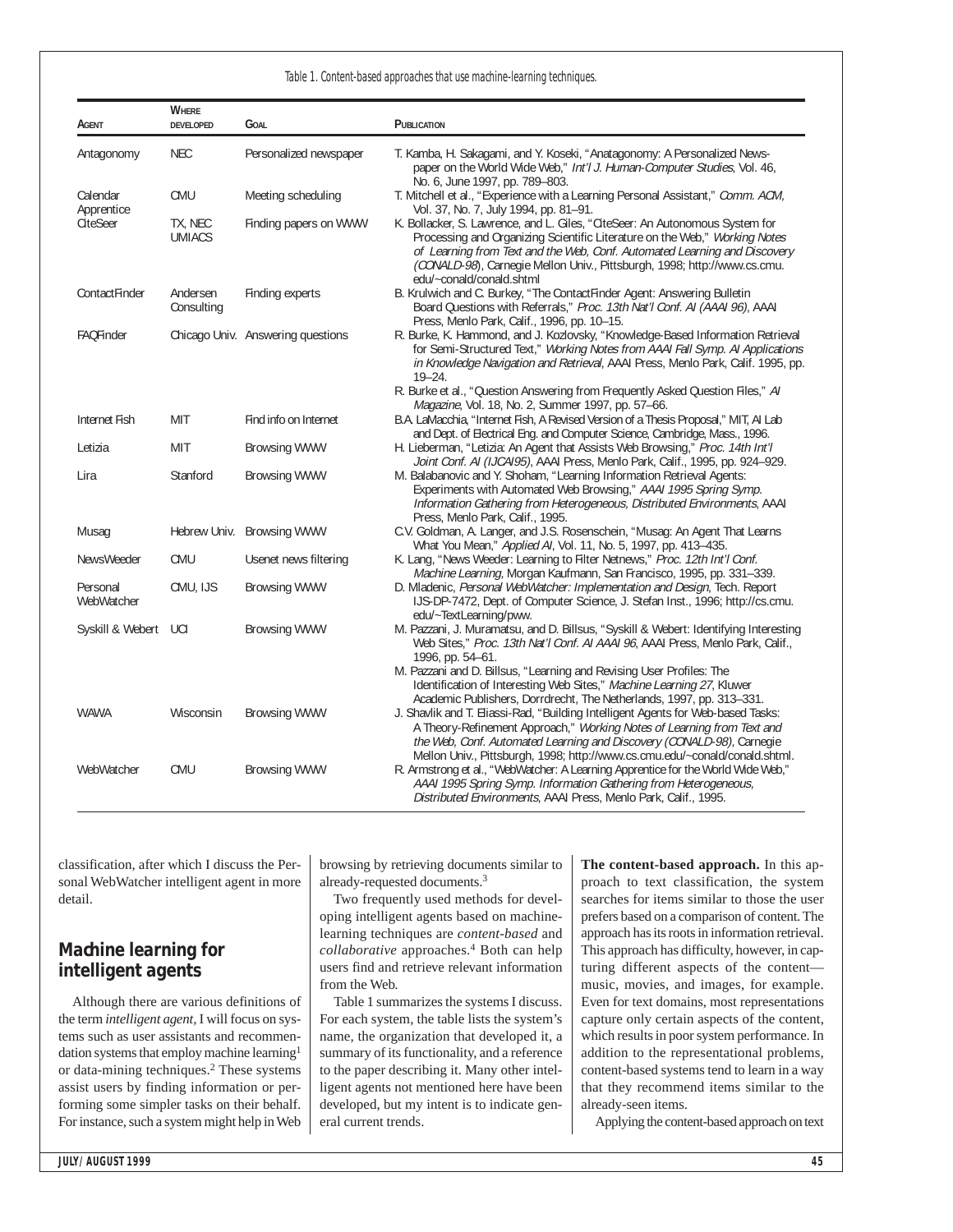

Dunja.Mladenic@cs.cmu.edu

Figure 1. Example of the Web pages that a user found interesting.

data lets us use different text-learning methods. For instance, take the problem where we want to recommend Web pages to the user, based on their content. If the user is interested in the Web page shown in Figure 1, for instance, the Web page in Figure 2a will be recommended by the content-based approach because it has a similar content to the page in Figure 1. The Web page in Figure 2b would be recognized as different and thus would not be recommended (unless the user also found some other pages interesting that are similar to it).

The content-based approach is popular for systems that work on text data—for example, on Web documents or news. The Web-Watcher system helps users locate information on the Web by taking keywords from users, suggesting hyperlinks, and receiving evaluation. It also lets users get additional similar documents. The data the system saves contains information about the search keywords typed by different users, hyperlinks that were followed, and the evaluations users gave at the end of each search.

The Lira system learns to browse the Inter-

net on a user's behalf. It searches the Web by taking a bounded amount of time, selecting the best pages and receiving an evaluation from the user. Lira uses the evaluation to update the search and selection heuristics. The Musag system takes keywords from the user and searches the Web for relevant documents. The system generates a kind of thesaurus that relates concepts that are semantically similar to each other. Musag uses the generated thesaurus in document retrieval to extend a set of given keywords.

 $\boxtimes$  ?

Letizia, a user-interface agent for assisting Web browsing, does not require any keywords or rating from the user because it infers the user's interests from browsing behavior. Webbrowser users usually perform depth-first searches. While the user is reading a Web document, Letizia performs a breadth-first search from the current document. The system suggests potentially interesting hyperlinks found during the search, presented to the user in a separate browser window.

Personal WebWatcher, a personal assistant for Web browsing that accompanies the user

from page to page and highlights interesting hyperlinks, generates a user profile based on the content analysis of the requested pages without requesting any keywords or ratings from the user. Syskill & Webert, a system that collects ratings of the explored Web pages from the user and learns a user profile from them, separates pages according to their topics, and learns a separate profile for each topic. The system uses the generated user profile to form queries for the existing search engines to get more potentially interesting documents. WAWA, an intelligent agent for Web-based tasks, lets users input personal interests and preferences, stores them in a neural network, and uses theory revision to refine the obtained knowledge.

CiteSeer helps users find relevant Webbased research publications by getting keywords from the user and calling search engines to find relevant papers (relevant PostScript files on the Web). It then extracts headers, abstracts, and citations from the papers. The system also finds similar papers based on the common citations in the papers. NewsWeeder, a system for electronic news filtering, uses text classification to generate a model of a user's interests. The system uses a Web interface to give the user access to the news in the usual way and to enable the system to collect the user's ratings as feedback. NewsWeeder also assigns predicted ratings to each article and generates a personalized list of the top articles (such as 50 articles predicted as the most interesting) found among all articles.

The proposed ContactFinder agent reads and responds to bulletin board messages, assists users by referring them to other people who can help them, and categorizes messages and extracts their topic areas. The system operates in two phases. It first searches the bulletin board looking for contact people and their topic areas, storing the found information in its database. Second, it searches new messages looking for questions, extracting the topic area of the found question and finding a contact person in its database for that topic area. To extract the topic area,ContactFinder uses some heuristics. For instance, it extracts semantically significant phrases (such as, fully capitalized words, short phrases of one to five words, or words in a different format from the surrounding text).

FAQFinder uses a natural-language question-based interface to access distributed text information sources and helps users find answers to their questions in databases such as FAQ files. It matches questions from relevant FAQ files against user questions and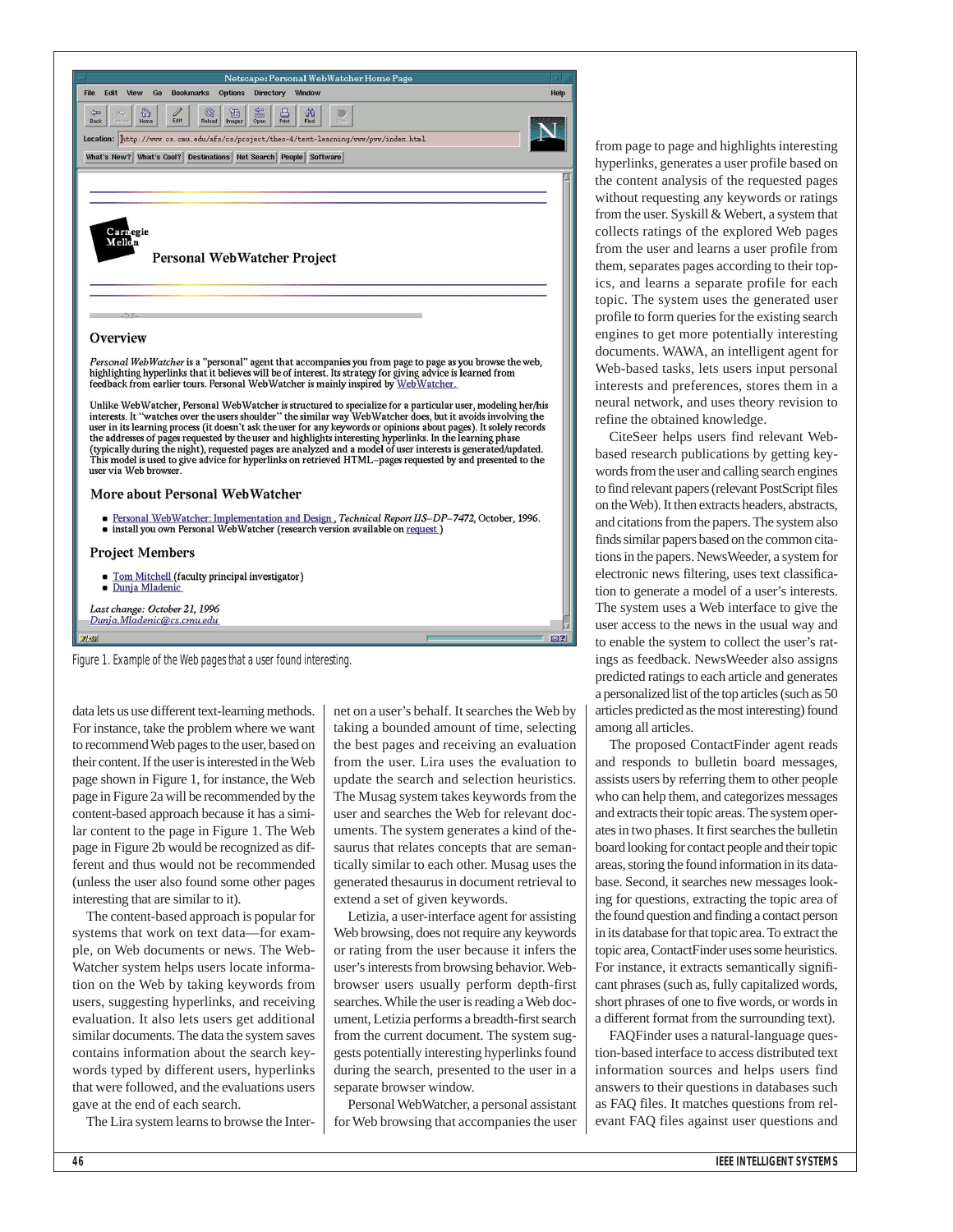

Figure 2. Example of two Web pages having different content and thus recognized as not similar by the content-based approach: (a) this page would be recognized as similar to the page in Figure 1 and recommended by the content-based approach; (b) this page would be recognized as different from both previous Web pages.

returns the five best matching questions together with their answers. Antagonomy, a system that composes personalized newspapers on the Web, monitors user operations on the articles and reflects them in the user profile. The layout of the composed newspaper is based on the scores given to articles that reflect the degree to which articles match the user profile—articles with the higher scores appear at the top of the newspaper.

Internet Fish is a class of resource-discovery tools designed to help users extract useful information from the Internet. The system includes a natural-language interface that currently permits only limited, structured interaction. The proposed system also includes help in browsing the Web by using existing search engines and user ratings of documents. Calendar Apprentice, a proposed system that helps users schedule meetings, connects to the user's electronic calendar and generates sets of rules that capture the user's scheduling preferences and other information about individual meeting attendees. It uses these rules to provide advice to the user for new, unscheduled meetings.

**The collaborative approach.** In contrast to the content-based approach to text classification, which can be successfully applied to

| <b>Music</b>      | Chopin                   |                 |                                                                | Bach Matheny Balasevic Prodigy Presley ABBA |   |     | Enya |
|-------------------|--------------------------|-----------------|----------------------------------------------------------------|---------------------------------------------|---|-----|------|
| User1             | 6                        | $\sim$ 7        |                                                                | 5 7 1                                       |   |     |      |
| User <sub>2</sub> | $\overline{\phantom{a}}$ | $6\overline{6}$ | 6 <sup>7</sup>                                                 |                                             |   | 5   |      |
| User <sub>3</sub> |                          |                 | $\begin{array}{ccccccccccccc}\n & 2 & 1 & 1 & - \n\end{array}$ |                                             | 6 | 6 — |      |

Figure 3. Example of music ratings given by imaginary Web users, with 7 being the highest rating and '—' meaning no rating collected for that item. The collaborative approach would find User2 similar to User1, while User3 would be found different from User1.

a single user, the collaborative approach assumes that there is a set of users using the system. In the collaborative approach (sometimes referred to as *social learning*<sup>5</sup>), advice to the user is based on the reaction of other users. The system searches for users with similar interests and recommends the items these users liked. Instead of computing the similarity between items, the system computes the similarity between users. In the collaborative approach, there is no analysis of the item content, so items of any content can be handled with equal success. Each item is assigned a unique identifier and a userderived rating. The similarity rating between users is based on the comparison of the ratings they assigned to the same items.

With the collaborative approach, however, the small number of users relative to the number of items usually results in a sparse coverage of ratings. For any new item in the database, the system must collect information from different users to be able to recommend it, and similar users are not matched unless they have rated a sufficient number of similar items. Also, if a user has unusual tastes compared to the rest of the users, there will be no other similar user and system performance will be poor.

For instance, consider making a recommendation for User1, whose ratings for music are listed in Figure 3. The recommendation is based on the ratings of other users (User2 and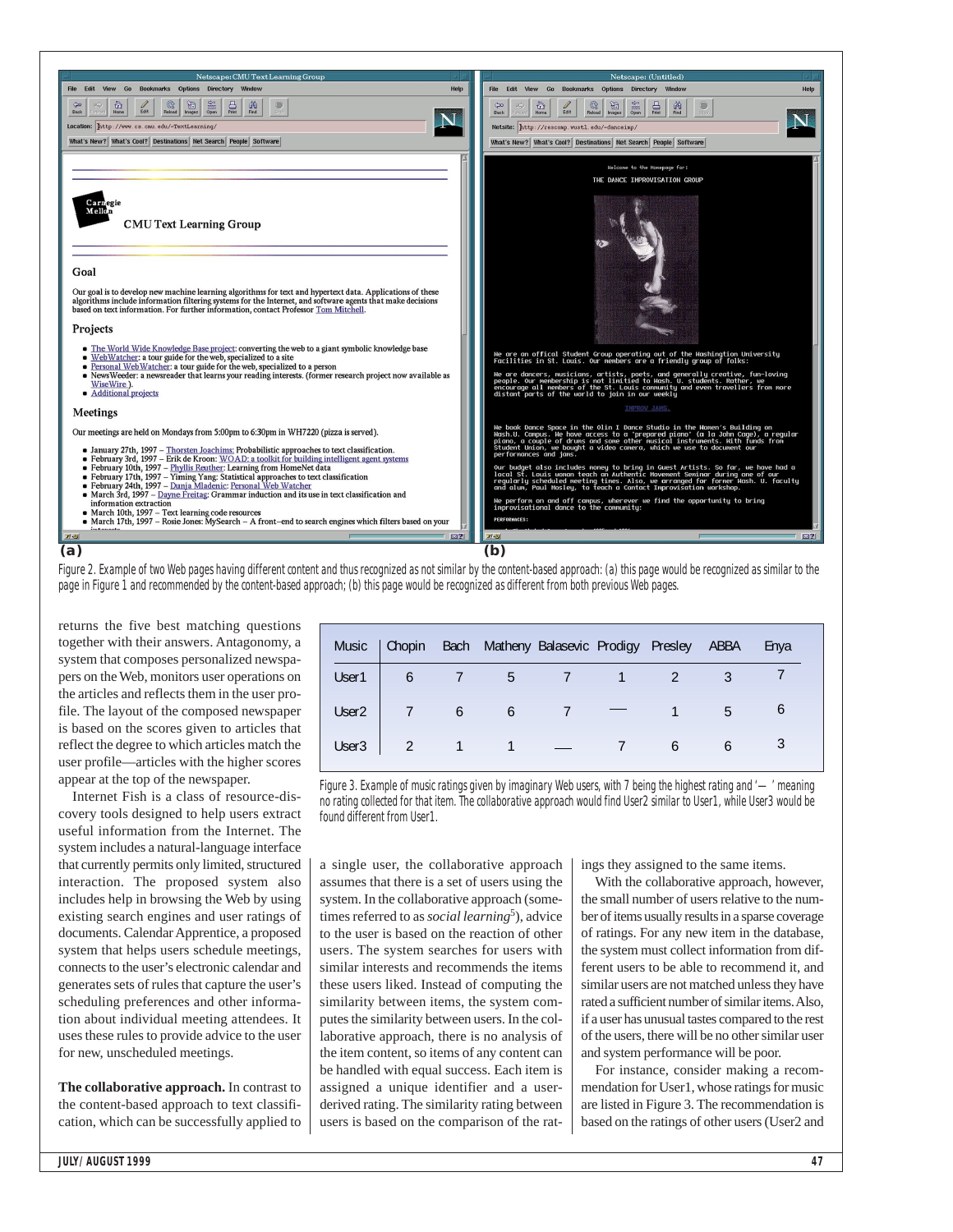#### Table 2. Some collaborative approaches that use machine-learning-related techniques.

| AGENT           | <b>WHERE</b><br><b>DEVELOPED</b> | <b>GOAL</b>                | PUBLICATION                                                                                                                                                                                                                                                                 |
|-----------------|----------------------------------|----------------------------|-----------------------------------------------------------------------------------------------------------------------------------------------------------------------------------------------------------------------------------------------------------------------------|
| Firefly, Ringo  | MIT                              | Finding music, movie, book | P. Maes, "Agents that Reduce Work and Information Overload," Comm. ACM, Vol.<br>37, No. 7, July 1994, pp. 30-40.                                                                                                                                                            |
| GroupLense      | Minnesota                        | Usenet news filtering      | J.A. Konstan et al., "GroupLense: Applying Filtering to Usenet News," Comm.<br>ACM, Vol. 40, No. 3, Mar. 1997, pp. 77–87.                                                                                                                                                   |
| Phoaks          | AT&T Labs                        | <b>Browsing WWW</b>        | T. Terveen et al., "PHOAKS: A System for Sharing Recommendations," Comm.<br>ACM, Vol. 40, No. 3, Mar. 1997, pp. 59–62.                                                                                                                                                      |
| Referral Web    | AT&T Labs                        | Finding experts            | H. Kautz, B. Selman, and M. Shah, "Referral Web: Combining Social Networks and<br>Collaborative Filtering," Comm. ACM, Vol. 40, No. 3, Mar. 1997, pp. 63–65.<br>H. Kautz, B. Selman, and M. Shah, "The Hidden Web," Al Magazine, Vol. 18, No.<br>2, Summer 1997, pp. 27-36. |
| <b>Siteseer</b> | Imana                            | <b>Browsing WWW</b>        | J. Rucker and J.P. Marcos, "Siteseer: Personalized Navigation for the Web," Comm.<br>ACM, Vol. 40, No. 3, Mar. 1997, pp. 73-75.                                                                                                                                             |

#### Table 3. Systems that use both content-based and collaborative approaches.

| AGENT            | <b>WHERE</b><br><b>DEVELOPED</b> | GOAL                | <b>PUBLICATION</b>                                                                                                                                                                                                                                                                                                |
|------------------|----------------------------------|---------------------|-------------------------------------------------------------------------------------------------------------------------------------------------------------------------------------------------------------------------------------------------------------------------------------------------------------------|
| Fab              | Stanford                         | <b>Browsing WWW</b> | M. Balabanovic and Y. Shoham, "Fab: Content-Based, Collaborative<br>Recommendation," Comm. ACM, Vol. 40, No. 3, Mar. 1997, pp. 66–70.                                                                                                                                                                             |
| Lifestyle Finder | AgentSoft                        | <b>Browsing WWW</b> | B. Krulwich, "Lifestyle Finder," Al Magazine, Vol. 18, No. 2, Summer 1997, pp.<br>$37 - 46$ .                                                                                                                                                                                                                     |
| WebCobra         | James Cook<br>Univ.              | <b>Browsing WWW</b> | O. de Vel and S.A. Nesbitt, "Collaborative Filtering Agent System for Dynamic<br>Virtual Communities on the Web," Working Notes of Learning from Text and the<br>Web, Conf. Automated Learning and Discovery (CONALD-98), Carnegie Mellon<br>Univ., Pittsburgh, 1998: http://www.cs.cmu.edu/~conald/conald.shtml. |

User3). Because most of the ratings User1 and User2 gave are similar (they both like Chopin and Bach, for example), the system will recognize User2 as having similar musical tastes and will recommend the music he or she likes to User1 as probably interesting. By contrast, it will recognize User3 as having different musical tastes from User1 and will not recommend the music she or he likes.

The collaborative approach is usually used for nontext data (movies or music, for example), but there are also systems that use it on text data (such as for news filtering). Table 2 lists some collaborative systems. Firefly and Ringo are two interface agents that learn from the user as well as from other agents. Such agents can serve for electronic mail handling, meeting scheduling, electronic news filtering, and entertainment recommendation. Some use the content-based approach and adopt information-retrieval methods (for example, news filtering). Others rely on the correlation between different users performing collaborative filtering (such as entertainment recommendations). For instance, the Ringo music-recommendation system recommends music that was highly scored by users with similar music tastes. Ringo tries to overcome the problem of sparse ratings coverage by building models of virtual users interested in a very narrow range of music. A developed system for music, movie, and book recommendations, Firefly requires users to start by rating several predefined items, to ensure the possibility of comparing any two users (two users can be compared only if they rated the same items).6

Siteseer, a Web-page recommendation system, uses an individual's bookmarks and the organization of bookmarks within folders for predicting and recommending relevant pages. The system measures the degree of overlap (such as common URLs) between the bookmark files of different users and then groups users according to that similarity. When making recommendation, Siteseer gives priority to URLs obtained from similar folders and URLs that appear in bookmark files of similar users.

Phoaks, a proposed system that automatically recognizes and redistributes recommendations of the Web resources mined from Usenet news messages, assumes that the roles of the provider and the recommendation recipient are specialized and different. It reuses recommendations from the existing online conversations. The system pays special attention to the problem of distinguishing recommended Web pages (URLs) from advertised or announced pages. It includes categorization rules that implement a strategy to distinguish different purposes for which the Web resources are mentioned.

GroupLense, a proposed collaborative filtering system for Usenet news, has a two-part database to store ratings that the users have given to messages and correlations between pairs of users based on their ratings. Because each user reads a small percentage of the total number of news messages, finding other users with whom to correlate is difficult, so an enormous number of ratings are needed to cover all the messages. This problem of ratings scarcity is common for collaborative approaches, and different systems address it in different ways. GroupLense partitions the set of news messages into clusters that are commonly read together, improving the local density of ratings.

Referral Web, an interactive system for reconstructing, visualizing, and searching the social networks on the Web, has a motivation similar to ContactFinder's, which is to help search for an expert on a given topic. This system models a social network by a graph, where nodes represent individuals and edges between nodes indicate that a direct relationship between the individuals has been detected. Referral Web constructs the network model incrementally with new users, searching for the co-occurrence of names in close proximity in any documents publicly available on the Web.

The Fab system for Web document recommendation combines content-based and collaborative approaches (Table 3 lists some systems that use both content-based and collaborative agents). It uses the content-based approach to generate a profile that represents a single user's interests and uses the collaborative approach to find similar users. The user's ratings are used to update that person's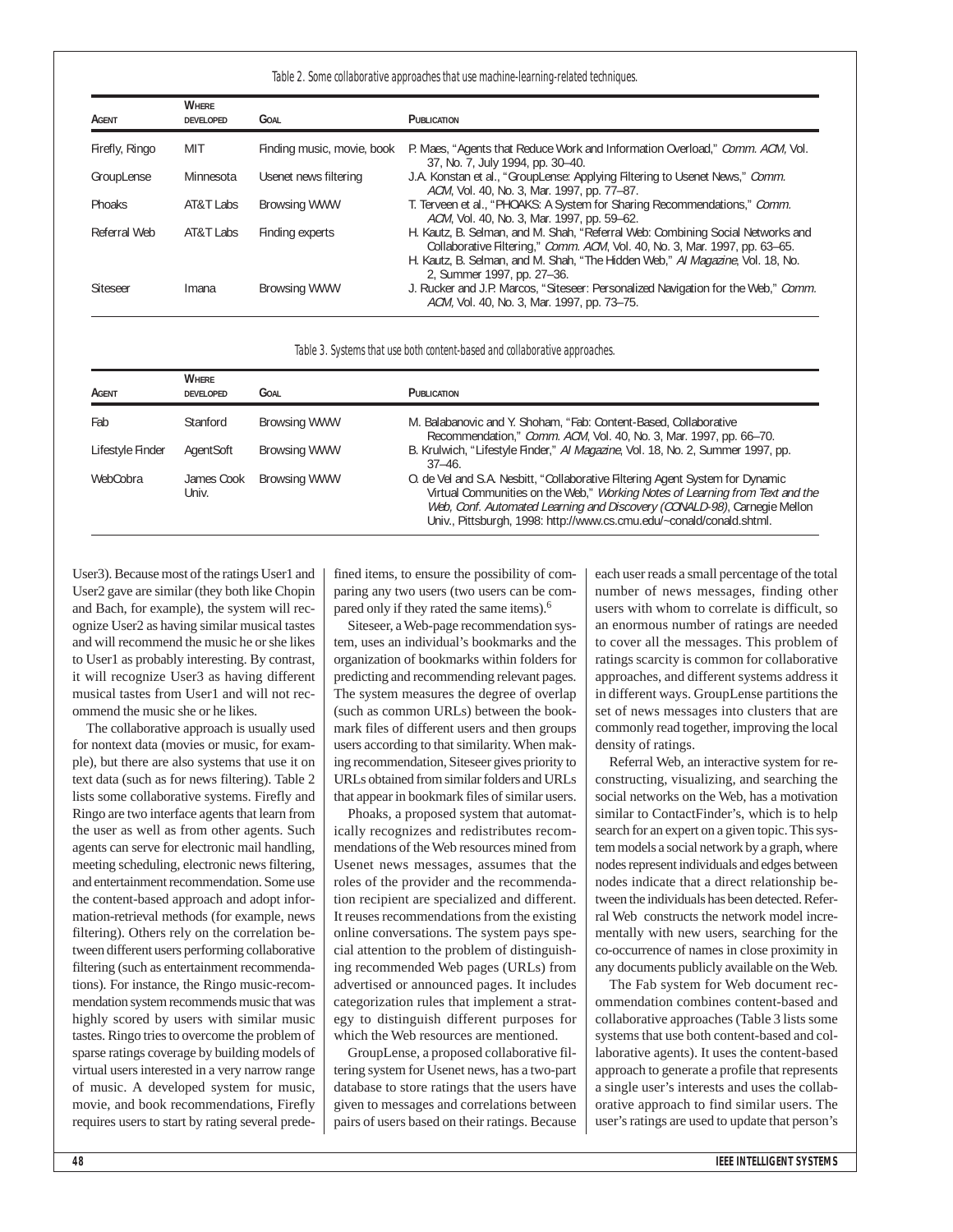personal profile. The two approaches are combined, and the pages matching the user's profile as well as the pages highly rated by similar users are recommended. Fab measures the similarity between users by the similarity of their profiles.

WebCobra uses a similar idea in combining the content-based and the collaborative approaches to text classification. It generates a user profile from relevant documents using a part-of-speech tagger. It groups users into collaborative clusters based on their profile similarity. Lifestyle Finder, a system for userprofile generation based on the usage of demographic data, also combines the contentbased and the collaborative approaches. It uses a questionnaire to get a user's characteristics, and it groups similar users in terms of demographic data. Lifestyle Finder suggests a set of the 15 most highly scored Web documents to each user. It uses user evaluations of suggested documents to evaluate its performance.

**Related systems.** Robert Holte and Chris Drummond7,8 designed a system that assists browsing of software libraries, taking keywords from the user and using a rule-based system with a forward-chaining inference. The system assumes that the library consists of one type of items and the user's goal is to find a single item. Oren Etizioni and Daniel Weld developed an integrated interface to the Internet combining a Unix shell and the World Wide Web to interact with Internet resources.9 Their agent accepts high-level user goals and dynamically synthesizes the appropriate sequence of Internet commands to satisfy those goals. Matjaz Gams and Marko Grobelnik developed an employment agent available through the Internet that lets users browse data and order e-mails when interesting information appears.10 Flippo Menczer developed adaptive intelligent methods to automate online information search and discovery in the Web (such as Web robots or crawlers) based on a population of intelligent agents.11 He used genetic algorithms on the population of agents, rewarding an agent with energy for each relevant document found on the Web and charging them energy for the usage of network resources incurred by transferring documents.

See the "Machine learning on text data" sidebar for a discussion of the use of machinelearning techniques on text databases.

#### **Text-learning for usercustomized Web browsing**

The Web is a rapidly growing information source, currently attracting many users with different interests. Because the interaction with the Web is through a computer, we can use computers to observe and record user actions, to communicate with users, and to use all the collected information to help users

#### **Machine learning on text data**

Most intelligent agents that use machine-learning techniques actually use the content-based approach and learn from the content of text documents. Text learning is the application of machine-learning techniques to text databases. There is considerable work underway involving learning on text documents that is not necessarily related to the Web. Here I take a look at some of this work through the prism of three questions I find important for using machine learning for text classification: what representation is used for documents, how is the high number of features dealt with, and which learning algorithm is used?

Table A summarizes these questions over some related publications to give an idea about the state of the art in using unsupervised learning on text data. This table includes systems given in Tables 1 to 3 in the main text with a more detailed analysis, if there is enough information available describing the insides of the system. I also include descriptions of some research work that does not necessarily include the development of a working intelligent agent and was therefore not included in Tables 1 to 3.

**Representation.** The so-called *vector representation* is the most frequently used document representation in information retrieval and text learning. It is a *bag-of-words representation*, meaning that all words from the document are taken and no ordering of words or any structure of the text is used. In a set of documents, each document is represented as a bag of words, including all the words that occur in the set of documents (see Figure A). Additional information in text documents could be used—for

example, sentence structure, word position, or neighboring words. The question is how much can we gain in considering additional information in learning (and what information to consider), and what is the price we have to pay for it?

I am not aware of any current well-studied comparison or directions for text-document representation. Some information-retrieval research suggests that for long documents, considering information additional to the bag of words is not worth the effort. Work on document classification that extends the bag-of-words representation by using word sequences (*n*-grams) instead of single words suggests that using single words and word pairs as features in the bag-of-words representation improves performance of classifiers generated from short documents.<sup>1,2</sup>



Figure A. Illustration of the bag-of-words document representation using frequency vector. Each word occurring in a set of documents is mapped into a feature. A document is represented as a vector of features where each feature is assigned a frequency (the number of times it occurs in the document).

*(continued)*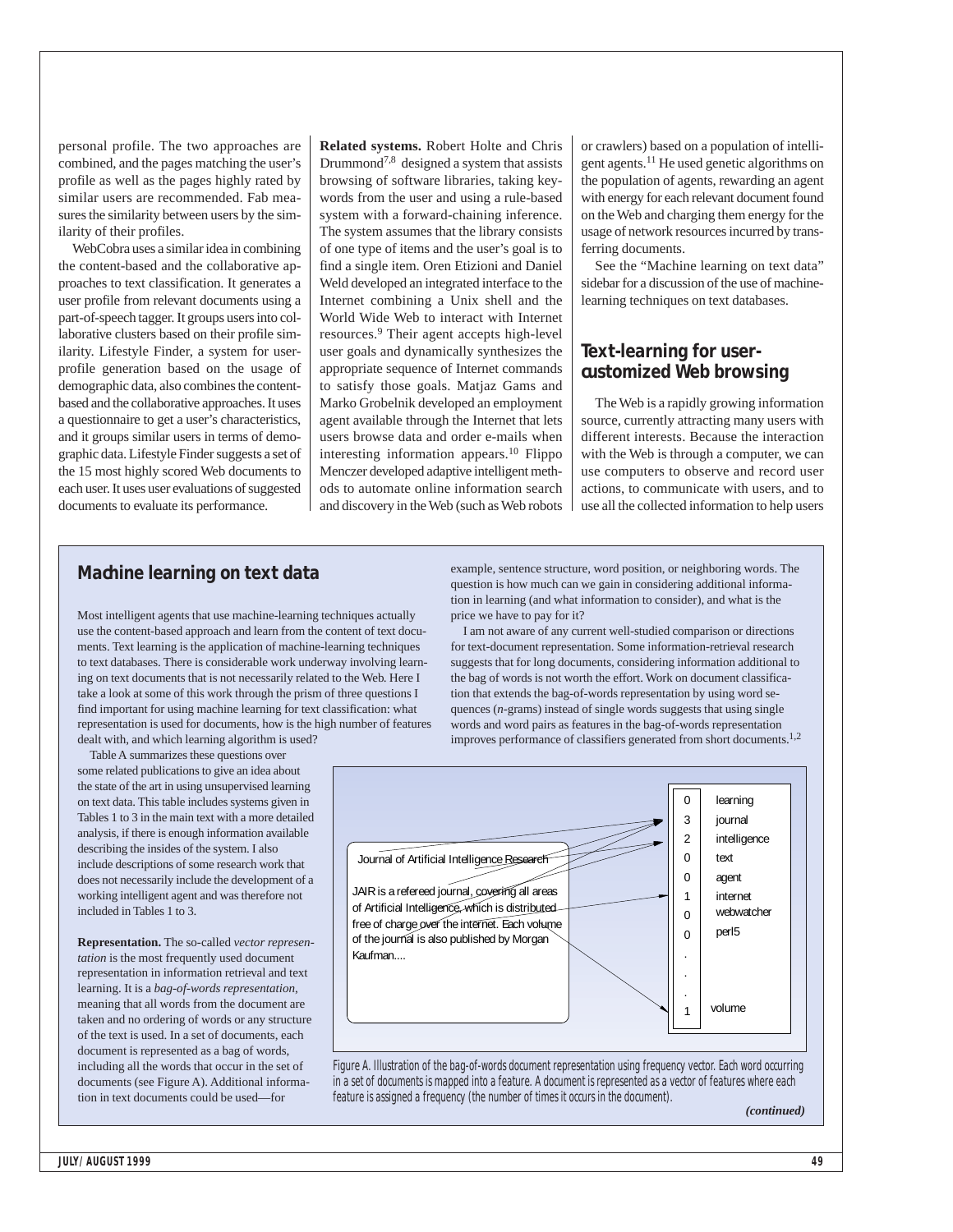Table A. Document representation, feature selection, and learning algorithms used in some text-learning approaches. (The bag-of-words representation is used on Boolean features unless notified that word frequency is used—frq.)

| <b>AUTHORS</b>                                                                                                                                                                                                                                                                                                                                      | <b>DOCUMENT</b><br><b>REPRESENTATION</b> | <b>FEATURE SELECTION</b>                       | <b>CLASSIFICATION</b>                               |
|-----------------------------------------------------------------------------------------------------------------------------------------------------------------------------------------------------------------------------------------------------------------------------------------------------------------------------------------------------|------------------------------------------|------------------------------------------------|-----------------------------------------------------|
| C. Apte, F. Damerau, and S.M. Weiss, "Toward Language Independent Automated<br>Learning of Text Categorization Models," Proc. Seventh Ann. Int'l ACM-SIGIR<br>Conf. Research and Development in Information Retrieval, ACM Press, New<br>York, 1994, pp. 23-30.                                                                                     | Bag of words (frg)                       | Stop list $+$<br>frequency weight              | Decision rules                                      |
| C. Apte, F. Damerau, and S.M. Weiss, "Text Mining with Decision Rules and<br>Decision Trees," Working Notes of Learning from Text and the Web, Conf.<br>Automated Learning and Discovery (CONALD-98), Carnegie Mellon Univ.,<br>Pittsburgh, 1998; http://www.cs.cmu.edu/~conald/conald.shtml.                                                       | Bag of words (frq)                       | Stemming<br>$+$ min.frq                        | <b>Boosted decision</b><br>trees                    |
| R. Armstrong et al., "WebWatcher: A Learning Apprentice for the World Wide<br>Web," AAAI 1995 Spring Symp. Information Gathering from Heterogeneous,<br>Distributed Environments, AAAI Press, Menlo Park, Calif., 1995.                                                                                                                             | Bag of words                             | Informativity                                  | TFIDF, Winnow,<br>WordStat                          |
| M. Balabanovic and Y. Shoham, "Learning Information Retrieval Agents: Experi-<br>ments with Automated Web Browsing," AAAI 1995 Spring Symp. Informa-<br>tion Gathering from Heterogeneous, Distributed Environments, AAAI Press,<br>Menlo Park, Calif., 1995                                                                                        | Bag of words (frg)                       | Stop-list+stemming                             | <b>TFIDF</b>                                        |
| B.T. Bartell, G.W. Cottrell, and R.K. Belew, "Latent Semantic Indexing is an Optimal<br>Special Case of Multidimensional Scaling," Proc. ACM SIG Information Retriev-<br>al, ACM Press, New York, 1992, pp. 161-167.                                                                                                                                | Bag of words (frq)                       | LSI (latent semantic<br>indexing using<br>SVD) |                                                     |
| M.W. Berry, S.T. Dumais, and G.W. O'Brein, "Using Linear Algebra for Intelligent<br>Information Retrieval," SIAM Review, Vol. 37, No. 4, Dec. 1995, pp. 573-595.                                                                                                                                                                                    | Bag of words (frg)                       | <b>LSI</b>                                     | <b>TFIDF</b>                                        |
| P.W. Foltz and S.T. Dumais, "Personalized Information Delivery: An Analysis of<br>Information-Filtering Methods," Comm. ACM, Vol. 35, No. 12, 1992, pp. 51-60.                                                                                                                                                                                      |                                          |                                                |                                                     |
| R.M. Creecy et al., "Trading MIPS and Memory for Knowledge Eng.," Comm.<br>ACM, Vol. 35, No. 8, Aug. 1992, pp. 48-64.                                                                                                                                                                                                                               | Bag of words                             |                                                | Memory-based<br>reasoning                           |
| W.W. Cohen, "Learning to Classify English Text with ILP Methods," Workshop<br>on Inductive Logic Programming, CS Dept., K.U. Leuven, 1995, pp. 3-24.                                                                                                                                                                                                | Bag of words +<br>word position          | Minimum frg                                    | Decision rules,<br><b>ILP</b>                       |
| W.W. Cohen and Y. Singer, "Context-Sensitive Learning Methods for Text<br>Categorization," Proc. 19th Ann. Int'l ACM SIGIR Conf. Research and<br>Development in Information Retrieval (SIGIR '96), ACM Press, New York,<br>1996, pp. 307-315.                                                                                                       | Ordered word list                        |                                                | Decision rules,<br>sleeping expert                  |
| B. Gelfand, M. Wulfekuhler, and W.F. Punch III, "Automated Concept Extraction<br>from Plain Text," Working Notes of Learning from Text and the Web, Conf.<br>Automated Learning and Discovery (CONALD-98), Carnegie Mellon Univ.,<br>Pittsburgh, 1998; http://www.cs.cmu.edu/~conald/conald.shtml.                                                  | Bag of words +<br>WordNet                | Minimum<br>connectivity                        | Semantic relationship<br>graph                      |
| T.A. Joachims, "Probabilistic Analysis of the Rocchio Algorithm with TFIDF for<br>Text Categorization," Proc. 14th Int'l Conf. Machine Learning (ICML97), Morgan<br>Kaufmann, San Francisco, 1997, pp. 143-151.                                                                                                                                     | Bag of words (frg)                       | Minimum frg<br>+ informativity                 | TFIDF, PrTFIDF,<br>naïve Bayes                      |
| T.A. Joachims, "Text Categorization with Support Vector Machines: Learning<br>with Many Relevant Features," Proc. 10th European Conf. Machine Learning<br>(ECML 98), Springer-Verlag, Berlin, 1998, pp. 137-142.                                                                                                                                    | Bag of words (frg)                       | Minimum frg                                    | <b>Support Vector</b><br><b>Machines</b>            |
| W. Lam, K.F. Low, and C.Y. Ho, "Using Bayesian Network Induction Approach<br>for Text Categorization," 15th Int'l Joint Conf. Artificial Intelligence (IJCAI97),<br>AAAI Press, Menlo Park, Calif., 1997, pp. 745-750.                                                                                                                              | Bag of words (frg)                       | Mutual info                                    | Bayesian network                                    |
| W. Lam and C.Y. Ho, "Using A Generalized Instance Set for Automatic Text<br>Categorization," Proc. 21th Ann. Int'l ACM SIGIR Conf. Research and<br>Development in Information Retrieval (SIGIR '98), ACM Press, New York,<br>1998, pp. 81-89.                                                                                                       | Bag of words (frq)                       | Stop list                                      | Generalized<br>instance, set,<br>k-nearest neighbor |
| D.D. Lewis and M. Ringuette, "Comparison of Two Learning Algorithms for Text<br>Categorization," Proc. Third Ann. Symp. Document Analysis and Information<br>Retrieval, Information Sciences Research Inst., Las Vegas, 1994, pp. 81-93.                                                                                                            | Bag of words                             | Stop list $+$<br>informativity                 | Naive Bayes,<br>decision trees                      |
| D.D. Lewis and W.A. Gale, "A Sequential Algorithm for Training Text Classifiers,"<br>Proc. Seventh Ann. Int'l ACM-SIGIR Conf. Research and Development in<br>Information Retrieval, ACM Press, New York, 1994.                                                                                                                                      | Bag of words                             | Log likelihood<br>ratio                        | Logistic<br>regression<br>with naive Bayes          |
| D.D. Lewis et al., "Training Algorithms for Linear Text Classifiers," Proc. 19th<br>Ann. Int'l ACM SIGIR Conf. Research and Development in Information<br>Retrieval (SIGIR '96), ACM Press, New York, 1996, pp. 298-306.                                                                                                                            | Bag of words (frg)                       |                                                | Widrow-Hoff, EG                                     |
| R. Liere and P. Tadepalli, "Active Learning with Committees: Preliminary Results<br>in Comparing Winnow and Perceptron in Text Categorization," Working Notes<br>of Learning from Text and the Web, Conf. Automated Learning and Discovery<br>(CONALD-98), Carnegie Mellon Univ., Pittsburgh, 1998; http://www.cs.cmu.<br>edu/~conald/conald.shtml. | Bag of words                             |                                                | Winnow (in query<br>by committee)                   |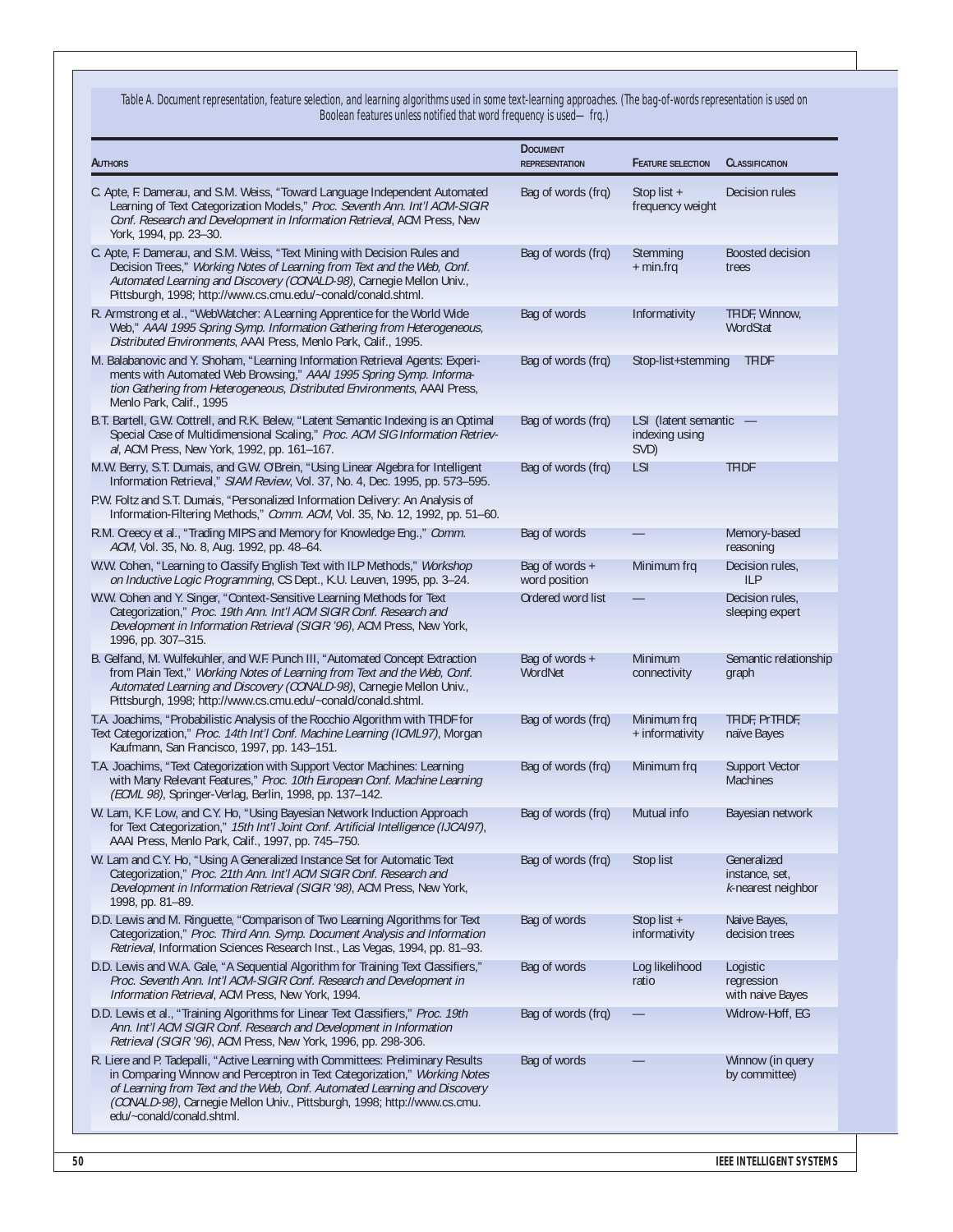| <b>AUTHORS</b>                                                                                                                                                                                                                                                                                                                             | <b>DOCUMENT</b><br><b>REPRESENTATION</b> | <b>FEATURE SELECTION</b>                                         | <b>CLASSIFICATION</b>                                                             |
|--------------------------------------------------------------------------------------------------------------------------------------------------------------------------------------------------------------------------------------------------------------------------------------------------------------------------------------------|------------------------------------------|------------------------------------------------------------------|-----------------------------------------------------------------------------------|
| P. Maes, "Agents that Reduce Work and Information Overload," Comm. ACM,<br>Vol. 37, No. 7, July 1994, pp. 30-40.                                                                                                                                                                                                                           | Bag of words +<br>header information     | Selecting<br>keywords                                            | Memory-based<br>reasoning                                                         |
| D. Mladenic, Personal WebWatcher: Implementation and Design, Tech. Report<br>IJS-DP-7472, Carnegie Mellon Univ., Pittsburgh, 1996; http://www.cs.cmu.edu/<br>~TextLearning/pww                                                                                                                                                             | Bag of words (frg)                       | Informativity                                                    | Naive Bayes,<br>nearest neighbor                                                  |
| D. Mladenic and M. Grobelnik, "Feature Selection for Classification Based on Text<br>Hierarchy, Working Notes of Learning from Text and the Web, Conf. Automated<br>Learning and (CONALD-98), Carnegie Mellon Univ., Pittsburgh, 1998.                                                                                                     | Bag of words using<br>$n$ -grams (frq)   | Stop list $+$<br>minimum frq $+$<br>odds ratio                   | Naive Bayes                                                                       |
| D. Mladenic and M. Grobelnik, "Word Sequences as Features in Text-Learning,"<br>Proc. Seventh Electrotechnical and Computer Security Conf. (ERK '98), IEEE<br>Region 8, Slovenia Section IEEE, Ljubljana, Slovenia., 1998, pp. 145-148.                                                                                                    |                                          |                                                                  |                                                                                   |
| I. Moulinier and J.-G. Ganascia, "Applying an Existing Machine Learning Algorithm<br>to Text Categorization," Connectionist, Statistical, and Symbolic Approaches<br>to Learning for Natural Language Processing, S. Wermter, E. Riloff, and G.<br>Scheler, eds., Springer-Verlag, Berlin, 1996, pp. 343-354.                              | Bag of words                             | Informativity                                                    | Decision rules                                                                    |
| K. Nigam and A. McCallum, "Pool-Based Active Learning for Text Classification,"<br>Working Notes of Learning from Text and the Web, Conf. Automated Learning and<br>Discovery (CONALD-98), Carnegie Mellon Univ., Pittsburgh, 1998; http://www.<br>cs.cmu.edu/~conald/conald.shtml.                                                        | Bag of words                             | Minimum frg                                                      | EM with QBC                                                                       |
| M. Pazzani, J. Muramatsu, and D. Billsus, "Syskill & Webert: Identifying Interesting<br>Web Sites," Proc. 13th Nat'l Conf. Artificial Intelligence AAAI 96, AAAI Press,<br>Menlo Park, Calif., 1996, pp. 54-61.                                                                                                                            |                                          |                                                                  |                                                                                   |
| M. Pazzani and D. Billsus, "Learning and Revising User Profiles: The Identification<br>of Interesting Web Sites," Machine Learning 27, Kluwer Academic Publishers,<br>Dordrecht, The Netherlands, 1997, pp. 313-331.                                                                                                                       | Bag of words                             | Stop list $+$<br>informativity                                   | TFIDE.<br>naive Bayes,<br>nearest neighbor,<br>neural networks,<br>decision trees |
| J. Shavlik and T. Eliassi-Rad, "Building Intelligent Agents for Web-Based Tasks:<br>A Theory-Refinement Approach," Working Notes of Learning from Text and the<br>Web, Conf. Automated Learning and Discovery (CONALD-98), Carnegie Mellon<br>Univ., Pittsburgh, 1998; http://www.cs.cmu.edu/~conald/conald.shtml.                         | Localized bag of<br>words                | Stop-list $+$<br>stemming                                        | Theory refinement<br>on neural<br>networks                                        |
| S. Slattery and M. Craven, "Learning to Exploit Document Relationships and<br>Structure: The Case for Relational Learning on the Web," Working Notes of<br>Learning from Text and the Web, Conf. Automated Learning and Discovery<br>(CONALD-98), Carnegie Mellon Univ., Pittsburgh, 1998; http://www.cs.cmu.<br>edu/~conald/conald.shtml. | Bag of words +<br>hypertext/graph        | Informativity                                                    | Naive Bayes,<br><b>ILP</b>                                                        |
| M. Mc Elligott and H. Sorensen, "An Emergent Approach to Information Filtering,"<br>Abakus. U.C.C. Computer Science J., Vol. 1, No. 4, Dec. 1993, pp. 1-19.                                                                                                                                                                                | $n$ -gram graph<br>(only bigrams)        | Weighting graph<br>edges                                         | Connectionist<br>combined with                                                    |
| H. Sorensen and M. McElligott, "PSUN: A Profiling System for Usenet News,"<br>CIKM'95 Intelligent Information Agents Workshop, 1995.                                                                                                                                                                                                       |                                          |                                                                  | genetic<br>algorithms                                                             |
| E. Wiener, J.O. Pedersen, and A.S. Weigend, "A Neural Network Approach to<br>Topic Spotting," Proc. Fourth Ann. Symp. Document Analysis and Information<br>Retrieval (SDAIR '95), Information Science Research Inst., Las Vegas, 1995;<br>http://www.stern.nyu.edu/~aweigend/Research/Papers/TextCategorization.                           | Bag of words                             | Stop-list +<br>minimum frq $+$<br>stemming +<br>relevancy or LSI | Neural networks,<br>logistic regression                                           |
| Y. Yang, "Expert Network: Effective and Efficient Learning form Human Decisions<br>in Text Categorization and Retrieval," Proc. Seventh Ann. Int'l ACM-SIGIR<br>Conf. Research and Development in Information Retrieval, ACM Press, New<br>York, 1994, pp. 13-22.                                                                          | Bag of words                             | Informativity,<br>$c^2$ -stat.                                   | k-nearest neighbor<br><b>LLSF</b>                                                 |
| Y. Yang, "An Evaluation of Statistical Approaches to Text Categorization,"<br>Information Retrieval J., May 1999.                                                                                                                                                                                                                          |                                          |                                                                  |                                                                                   |

As Table A shows, any current systems that learn from text use the bag-of-words representation with Boolean features, which indicates if a specific word occurred in a document or the frequency of a word in a given document. Some work uses additional information such as word position or word tuples called *n*-grams (for example, "machine learning" is a 2 gram and "World Wide Web" is a 3 gram). Some recent work indicates that the use of hypertext structure and graph organization of Web pages improves classification results. There is currently no study that

compares different document representations over several domains to show clear advantages of some representation.

**Number of features.** One of the frequently used approaches to reduce the number of different words is to remove words that occur in the "stop list" containing common English words like "a," "the," or "with," or pruning the infrequent words (word frequency < min.frequency)—again,

*(continued)*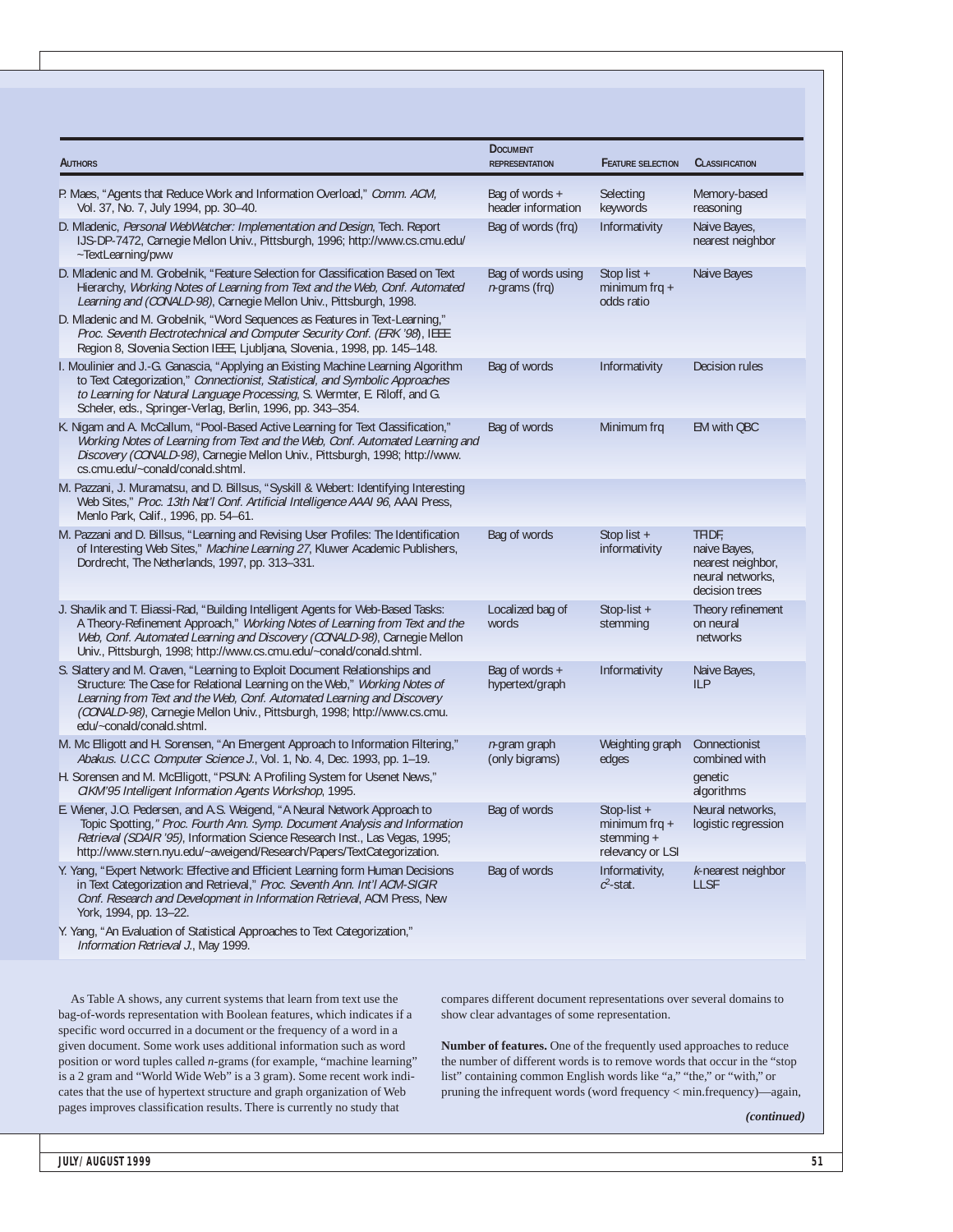navigate the Web. Text learning can be applied on collected information to help users browsing the Web. Our work on Personal WebWatcher<sup>3</sup> is mainly inspired by

WebWatcher, a Learning Apprentice for the World Wide Web, 12,13 and other work related to learning apprentice and learning from text.14-17 A learning apprentice lets us automatically customize to individual users, using each user interaction as a training example. Personal WebWatcher can be installed locally by the user and connected to

see Table A for examples of work being done in the various areas I describe. Connected to the particular language is also word stemming, which reduces the number of different words using a language-specific stemming algorithm—for example, "work" replaces "works," "working," and "worked").

Many approaches use a language-independent approach and introduce some sort of word scoring to select only the best words or reduce the dimensionality using latent semantic indexing (LSI) with singular value decomposition.

Experiments with different numbers of selected features used in text classification indicate that the best results come from either using only a small percentage of carefully selected features (up to 10% of all features) or, in some cases, using all the features (see the papers by Lewis and colleagues,Yang and Pedersen, and Weiner and colleagues in Table A). A comparison of different word-scoring measures used in feature-subset selection for text data shows that the most promising measures take into account the nature of the problem domain and the classification algorithm characteristics used. <sup>3</sup> Surprisingly good results are obtained using a simple frequency measure in a combination with a stop list.

**Algorithms.** One well-established technique for text classification in information retrieval is to represent each document with a bag of words as a *TFIDF*-vector in the space of words that appear in training documents, sum all interesting document vectors, and use the resulting vector as a model for classification (based on the relevance feedback method see papers by Salton and Buckley and by Rocchio in Table A). Each component of a document vector  $d^{(i)} = TF(w_i, d)IDF(w_i)$  is calculated as the product of *TF* (*term frequency*—number of times word *wi* occurred in a document) and *IDF* = *log*[*D/DF*(*wi* )] (*inverse document frequency*), where *D* is the number of documents and document frequency  $DF(w_i)$  is the number of documents where words  $w_i$  occurred at least once. The exact formulas used in different approaches might slightly vary (some factors are added and normalization is performed, but the idea remains the same). The approach then represents a new document as a vector in the same vector space as the generated model and measures the distance between them (usually using the cosine similarity measure) to classify the document. This technique is commonly used to get baseline results when testing a machine-learning algorithm on text data (see Mitchell in Table A). TFIDF classification has already been used in machine-learning experiments on Web data and, in most cases, it proved inferior to tested machine-learning methods.

An extension of TFIDF called probabilistic TFIDF takes into account document representation and outperforms TFIDF, while proving comparable to the naive Bayesian classifier (Joachims in Table A). The Naive Bayesian classifier and the *k*-nearest neighbor are two classifiers commonly used in text learning and reported to be among the best performing classifiers for text data. In addition to using the naive Bayesian classifier and nearest neighbor, several experimenters performed experiments on text data with symbolic learning using decision trees, and one group experimented using decision rules. Another group compared the performance of linear least-square fit (LLSF) and a variant of *k*-nearest neighbor, reporting that both classifiers achieved similar results.

As Table A shows, Creecy et al. and Maes used memory-based reasoning. Apte and colleagues used decision rules and later boosted decision trees. Cohen used decision rules, the sleeping experts algorithm, and two inductive logic programming (ILP) algorithms, FOIL and Flipper. Slattery and Craven used the Naive Bayesian classifier and two ILP algorithms FOIL and FOIL-PILFS (FOIL with Predicate Invention for Large Feature Spaces). Lewis et al. used a combination of the Naive Bayesian classifier and logistic regression, the Widrow-Hoff algorithm, and exponential gradient (EG). Using neural networks, Wiener et al. achieved slightly better results than logistic regression. McElligot and Sorensen used a connectionist approach combined with genetic algorithms, and Lam et al. used Bayesian network induction.

Gelfand used semantic relationship graphs (SRG) to represent documents based on the WordNet lexical database. This approach performs classification similar to TFIDF, defining each class by a group of training documents and representing it as a union of their SRG representation. Armstrong et al. used TFIDF, the Winnow algorithm, and a statistical approach called WordStat that assumes mutual independence of words. Shavlik and Eliassi used theory refinement on neural networks, where the user provides an initial advice that is compiled into neural networks and refined during the interaction with the user based on the user's page ratings and additionally provided advisories. Liere and Tadepalli used active learning involving a committee of Winnow learners. Nigam and McCallum also used active learning in a combination of *query by committee* and the expectation-maximization algorithm.

There is currently no strong evidence pointing to the superiority of any of these text-learning algorithms over different domains. Most experiments show the superiority of the tested algorithm over the TFIDF classification. In comparing learning algorithms, Pazzani and Billsus indicate that a document representation including feature selection is a more promising approach to classification-accuracy improvement than finding a better learning algorithm. In their experiments, the naive Bayesian classifier, nearest neighbor, and neural networks performed best on tested data. Yang found similar good performance for *k*nearest neighbor, neural networks, and linear least-square fit, while also showing poor performance for the naive Bayesian classifier. However,Yang and Joachims reported that on their domains feature, subset selection was not crucial for the classifier performance. Joachims reported that Support Vector Machines outperform the naive Bayesian classifier, while Apte, Damerau, and Weiss obtained even better results using boosted decision trees. Lam and Ho observed that the generalizedinstance-set algorithm achieved better results than either *k*-nearest neighbor or linear classifiers (Rocchio, Widrow-Hoff).

#### **References**

- 1. D. Mladenic and M. Grobelnik, "Feature Selection for Classification Based on Text Hierarchy," *Working Notes of Learning from Text and the Web, Conf. Automated Learning and Discovery (CONALD-98)*, Carnegie Mellon Univ., Pittsburgh, 1998; http:// wwwcs.cmu.edu/~TextLearning/pww.
- 2. D. Mladenic and M. Grobelnik, "Word Sequences as Features in Text-Learning," *Proc. Seventh Electrotechnical and Computer Science Conf. (ERK'98)*, IEEE Region 8, Slovenia Section IEEE, Ljubljana, Slovenia, 1998, pp. 145–148.
- 3. D. Mladenic, *Machine Learning on Nonhomogeneous, Distributed Text Data,* PhD thesis, Faculty for Computer and Information Science, Univ. of Ljubljana, Slovenia, 1998; http://www-ai.ijs.si/ DunjaMladenic/PhD.html.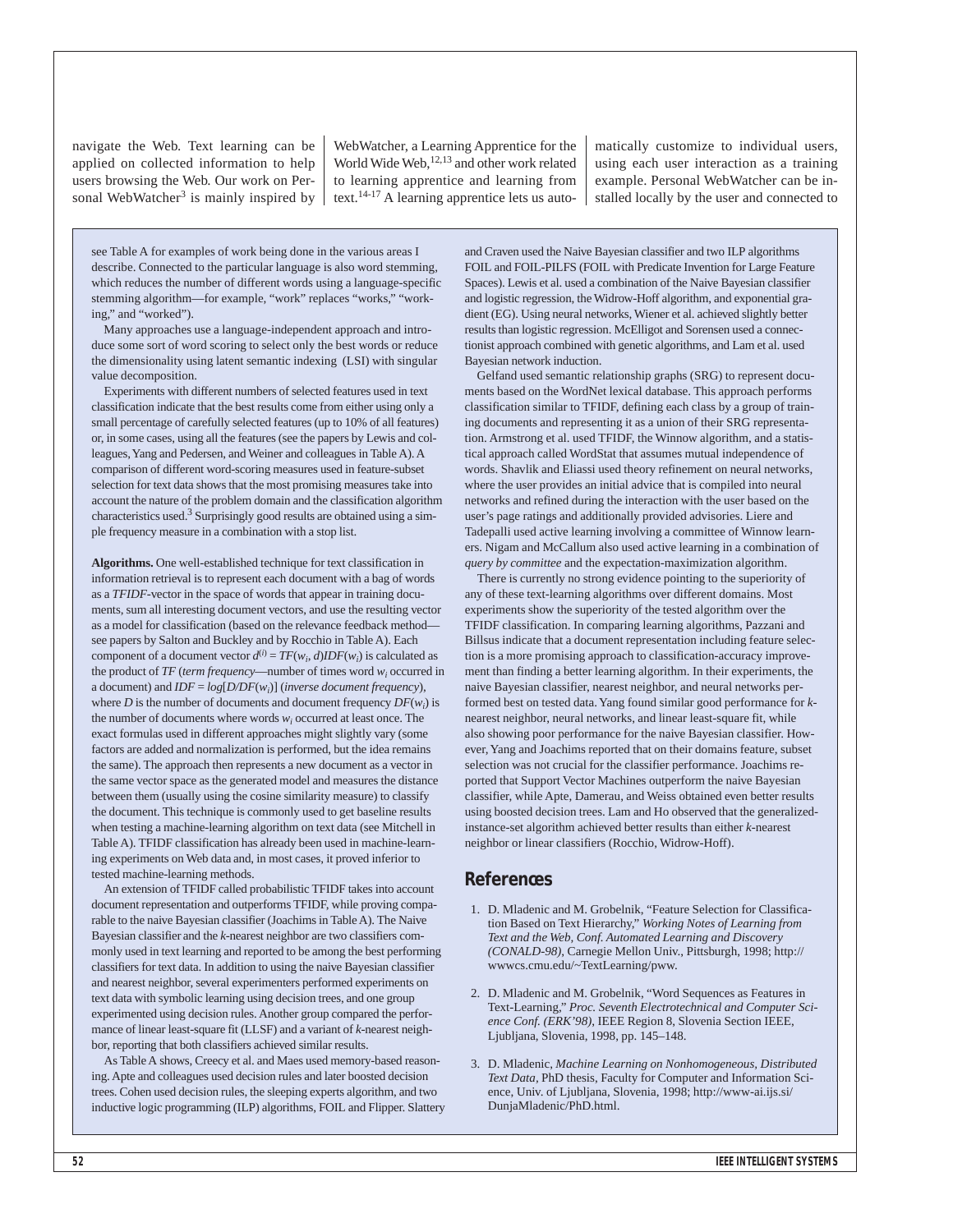the Web browser as a proxy server. A prototype version of the system is available and used for research purposes (http://cs.cmu. edu/~TextLearning/pww).

Personal WebWatcher is a content-based personal agent that helps users browse the Web. Imagine a user using a Web browser for requesting documents, most often by clicking the hyperlinks on already requested documents that are presented to that user. Predicting and highlighting the clicked hyperlinks is one way to help users navigate the Web. In the machine-learning setting we used, we considered all the hyperlinks shown to the user as training examples with a Boolean class value (clicked or unclicked). We build descriptions of hyperlinks and treat these as shortened documents for machine-learning training examples. Our approach collects training examples online from each interaction with the user. Data collected from a single user represents a domain to be handled by machine-learning techniques. The system's first version uses a bag-of-word document representation, feature selection using informativity, and a naive Bayesian classifier. <sup>3</sup>

**Personal WebWatcher's structure**. The idea is to help users browse the Web without putting any additional workload on them. The only work involved is to install the system and simply connect it to the Web browser as a proxy server. Each request goes from the user to our system, which retrieves the requested Web page's original document from the Web. The original is stored on disk for learning and processed for adding the suggestions. Personal WebWatcher sends the modified Web page to the user instead of to the original one. The modification we introduce does not remove any information from the Web page—it adds small icons highlighting potentially interesting hyperlinks on the page.

As Figure 4 shows, Personal WebWatcher consists of two main parts: a *proxy server* that interacts with the user through the Web browser and a *learner*that provides the user model to the server. The communication between them is through a disk; the proxy saves addresses of visited documents (URLs), and the learner uses them to retrieve documents used to generate a model of user interests.

Proxy waits in an infinite loop for a Web page request from the browser. On request, it fetches the requested document and, if it is an HMTL document, adds advice and forwards the document to the user. To add suggestions,



Figure 4. Structure of Personal WebWatcher, an assistant for Web browsing.



Figure 5. Example of HTML-page presented to the user by Personal WebWatcher. Notice that three hyperlinks are highlighted as interesting ("Machine Learning Information Services" and two project members: Dayne Freitag, Thorsten Joachims).

proxy forwards the document to the adviser, which extracts descriptions of hyperlinks from the document and calls classification that uses the generated user model. Each hyperlink is classified—assigned a degree of relevance based on its similarity to the user model—and the most relevant hyperlinks are highlighted.

Figure 5 gives an example page presented